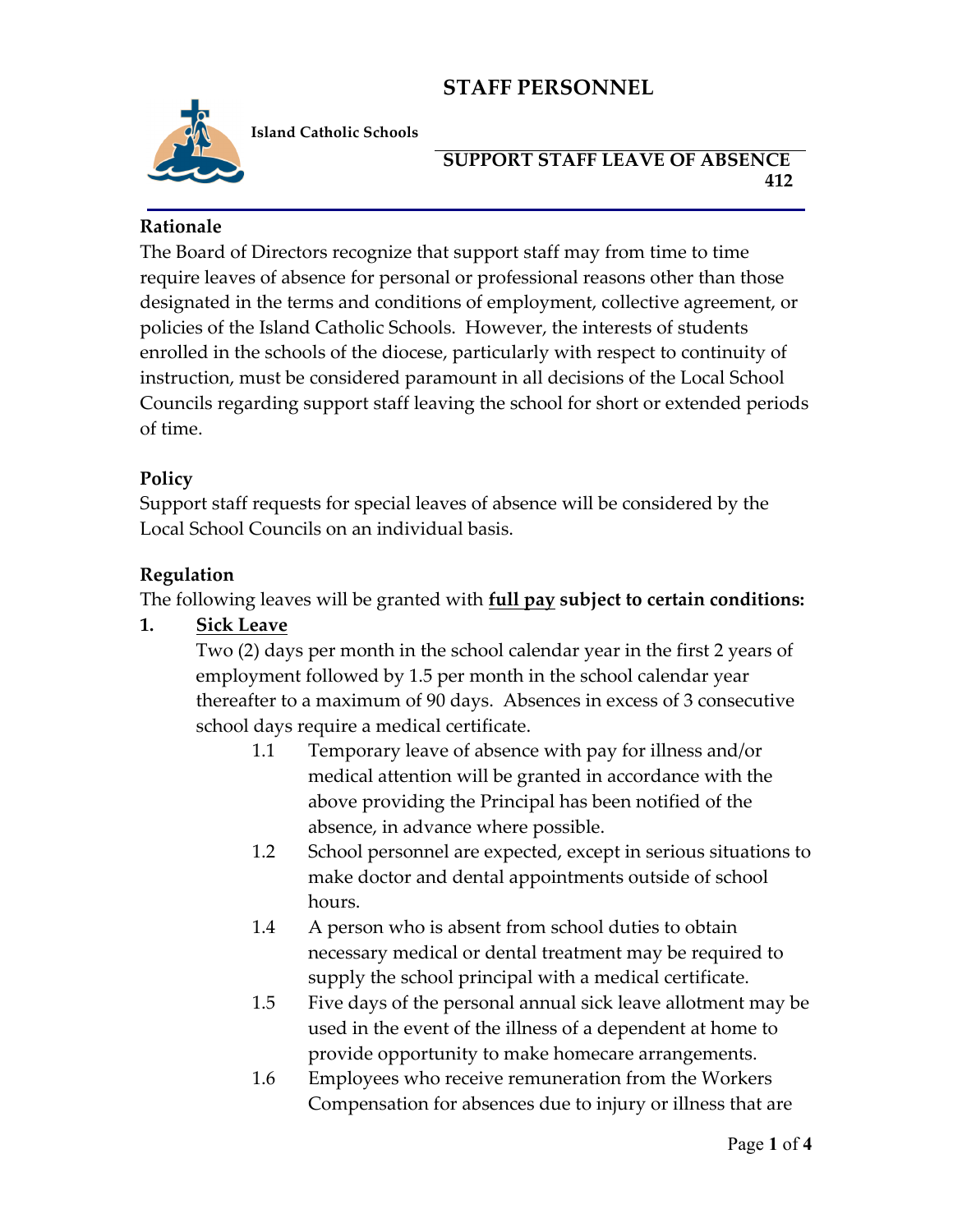

**Island Catholic Schools** 

#### **SUPPORT STAFF LEAVE OF ABSENCE 412**

eligible for compensation are entitled to have related sick days used re-instated on submission of monies received from WCB. (Policy 429)

## **2. Critical Illness**

For the critical illness of father, mother, husband, wife, son or daughter, brother or sister, grandchild, son-in-law, daughter-in-law, grandparents, or parents of spouse, the employer will pay approved leave for up to five (5) days.

 A medical certificate certifying critical nature of illness will be required if death does not occur.

#### **3. Compassionate Leave**

For the funeral of father, mother, husband, wife, son or daughter, brother or sister, grandparents, parents of spouse, grandchild, nephew or niece, in-laws, and any other relative living at the same household the employer will pay approved leave for up to 5 days.

In the event of the death of a relative not mentioned above or a friend of an employee, the employee shall be entitled to one-half day leave with pay for the purpose of attending the funeral.

Leave beyond the time granted in the case of a death in the family may be granted to an employee at the discretions of the employer.

#### **4. Pregnancy Leave And Parental Leave**

Pregnancy leave shall be granted without pay in compliance with Part 6 of the Employment Standards Act, 2001 to reflect changes as amended from time to time. Such leave shall be granted for a stated period of time so that the return of duty will coincide with the commencement of the following term or semester, or school break.

#### **5. Parental /Adoption Leave**

Parental leave shall be granted without pay in compliance with Part 6 of the Employment Standards Act, 2001 as amended from time to time. A parental leave shall be granted upon request without pay for up to one year, and the return of duty will coincide with the commencement of the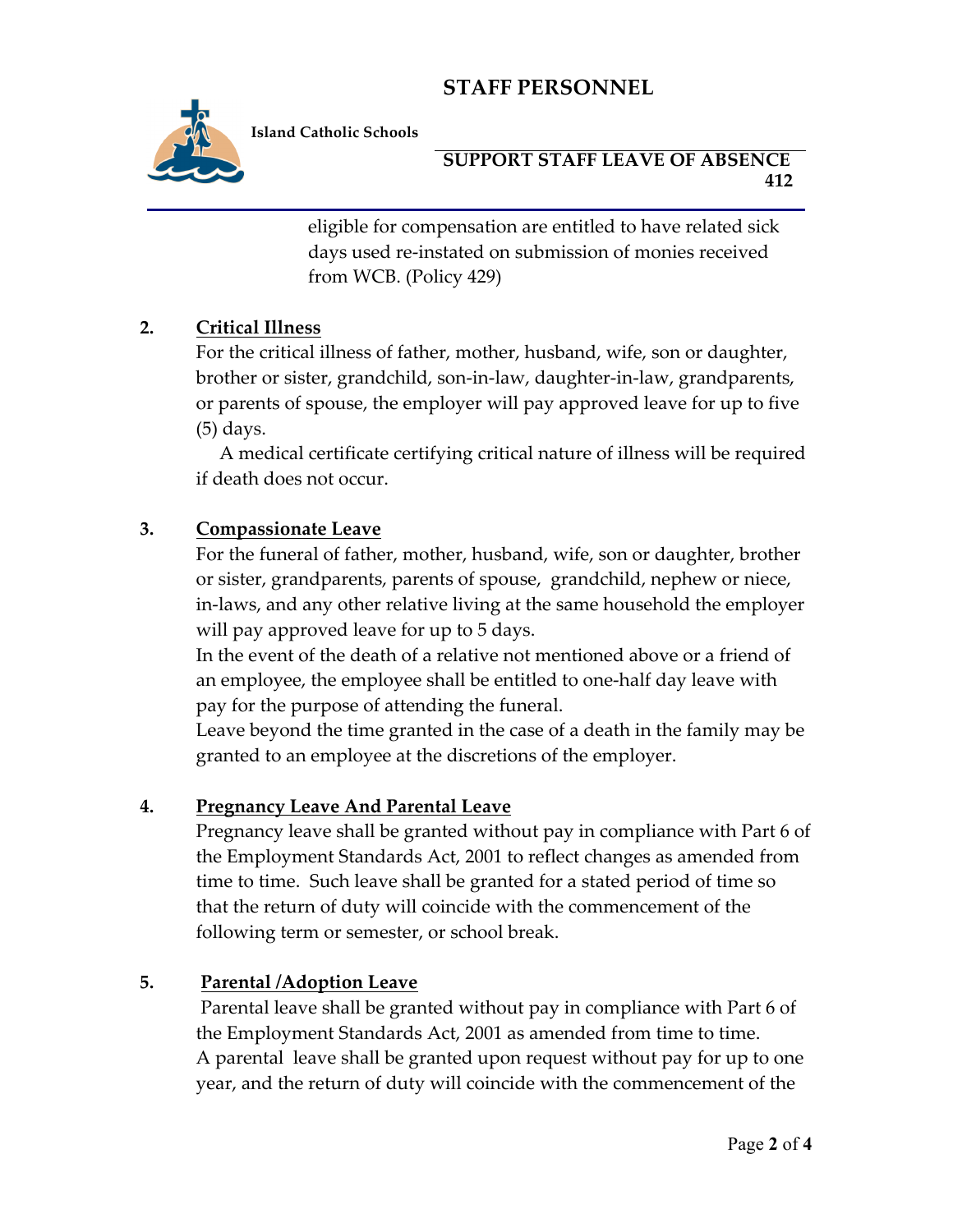

**Island Catholic Schools** 

#### **SUPPORT STAFF LEAVE OF ABSENCE 412**

following term or semester, or school break.

#### **6. Paternity Leave**

On the birth of a child, the staff member may apply for and shall be granted paternity leave of three (3) days.

## **7. Extended Leave for Maternity Reasons and/or Personal Reasons**

The Local School Council, may at its discretion, approve an extended leave of absence.

- 7.1 The request shall be in writing.
- 7.2 The request must outline the nature of the reason for extended leave of absence.
- 7.3 The leave shall not be granted for longer than one (1) school year.
- 7.4 The person shall notify the Local School Council no later than April 1 of the following year of his/her intention of returning to the school.

# **8. Other Leaves**

The Principal may approve leave with full pay upon written application for the following:

- 8.1 For one (1) working day to attend son's, daughter's, spouse's or own convocation.
- 8.2 On business connected with the school system.
- 8.3 Visitations to other schools.

#### **9. Court Appearances**

Leave of absence with pay, less monies received other than reimbursement for expenses, shall be approved when employees are subpoenaed to appear in court as witnesses or are subpoenaed to attend inquests, or are summoned for jury duty during working hours.